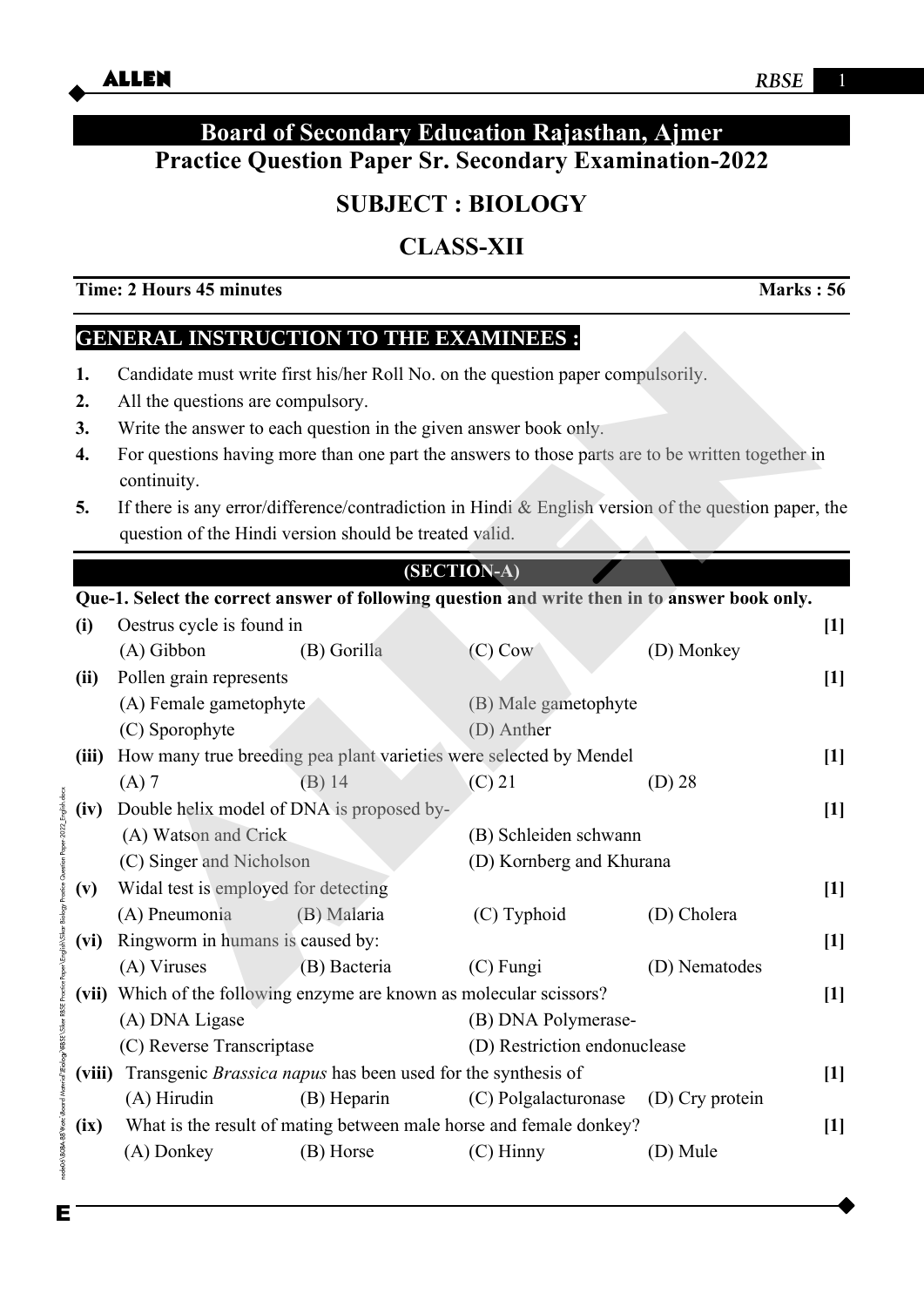## **Que.2 Fill in the blanks.**

| (i)    | In 2000, maize hybrids that had twice the amount of the amino acids ______ and ______, compared                |                  |
|--------|----------------------------------------------------------------------------------------------------------------|------------------|
|        | to existing maize hybrids were developed.                                                                      | $[1]$            |
| (ii)   |                                                                                                                |                  |
|        | species diversity                                                                                              | $[1]$            |
| (iii)  | Less than only of the human genome codes for proteins.                                                         | $[1]$            |
| (iv)   | Production and productivity can be represented by x______________________________<br>and<br>y                  |                  |
|        | respectively.                                                                                                  | $[1]$            |
|        | Que.3 Give the answer of following question in one word or one line.                                           |                  |
| (i)    | When and in which type of cell division stage crossing over occurs?                                            | $[1]$            |
| (ii)   | How many base pairs are found in haploid set of DNA of human beings?                                           | $[1]$            |
| (iii)  | Name two cells where HIV multiple after entering the human body.                                               | $[1]$            |
| (iv)   | Name the variety of wheat resistant to leaf and stripe rust.                                                   | $[1]$            |
| (v)    | Write the name of two endonuclease enzymes.                                                                    | $[1]$            |
| (vi)   | Which bacteria produces Bt-toxin?                                                                              | $[1]$            |
| (vii)  | How do prickles help cactus survive in desert? Give two methods.                                               | $[1]$            |
| (viii) | In India more than 50,000 strains of rice are available. What type of biodiversity it represents.              |                  |
|        | (SECTION-B)                                                                                                    | $[1]$            |
|        | Short answer question (Word limit 50 words).                                                                   |                  |
| 4.     | What is the suitable time for MTP.                                                                             |                  |
| 5.     |                                                                                                                | $[1\frac{1}{2}]$ |
|        | What is lactational amenorrhoea?                                                                               | $[1\frac{1}{2}]$ |
| 6.     | What is inbreeding depression? Which method is used to overcome inbreeding depression.                         | $[1\frac{1}{2}]$ |
| 7.     | Write two uses of Lactic acid bacteria.                                                                        | $[1\frac{1}{2}]$ |
| 8.     | Write four goals of human genome project.                                                                      | $[1\frac{1}{2}]$ |
| 9.     | Represent diagrammatically the <i>E. coli</i> cloning vector pBR 322.                                          | $[1\frac{1}{2}]$ |
| 10.    | What are genetically modified organisms? How the GM plants are useful for us?                                  | $[1\frac{1}{2}]$ |
| 11.    | Describe the contribution of transgenic animals that produce useful biological products.                       | $[1\frac{1}{2}]$ |
| 12.    | Write the pioneers in succession starting in xeric and hydric conditions.                                      | $[1\frac{1}{2}]$ |
| 13.    | Write three parameters for depicting ecological pyramids. Give one example where the ecological                |                  |
|        | pyramid is inverted for number.                                                                                | $[1\frac{1}{2}]$ |
| 14.    | In rivet popper hypothesis, he rivets of wing of airplane are compared with which structures. $[1\frac{1}{2}]$ |                  |